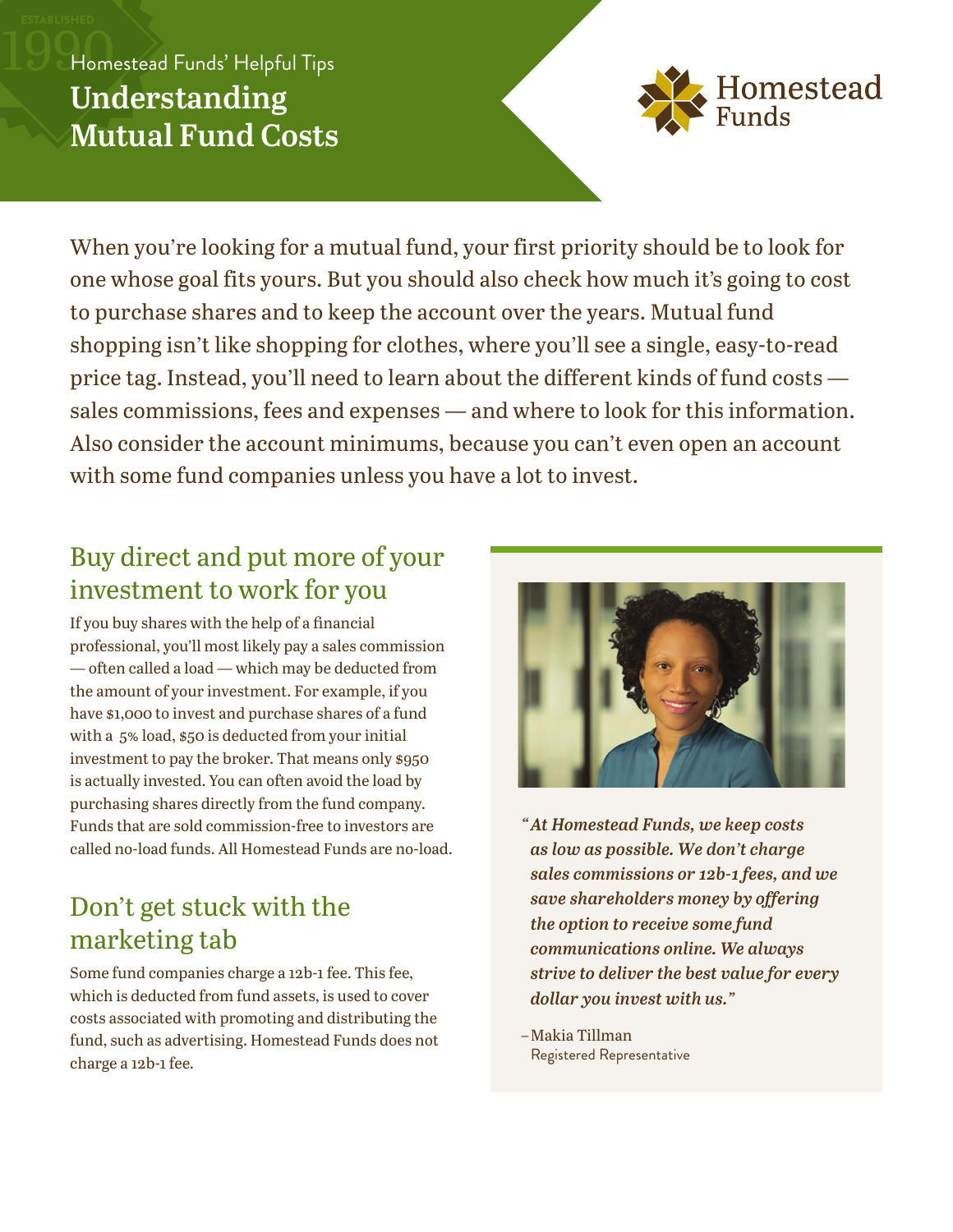# Understand what fees will be deducted from your account

Fund companies may also charge transaction fees, account maintenance fees or service fees for special requests, such as overnight wire transfers. Below are the most common types of fees.

### **Transaction fees**

Some funds charge redemption or other types of transaction fees. Homestead Funds does not.

### **Account fees**

There are maintenance responsibilities associated with custodial accounts, such as IRAs and Education Savings Accounts. Accordingly, Homestead Funds' custodian deducts an annual fee from those accounts to cover the cost of those services.

### **Service fees**

Special requests, such as overnight wire transfers or expedited mail delivery, cost money. Shareholders pay for special requests on their accounts.

No one likes to pay a fee, but sometimes that's the best way to provide fair cost treatment to all shareholders.

For any investment you are considering, ask what a la carte fees will be charged. You'll see account fees and service fees deducted as a line item on your statement, and you won't want to be surprised by a fee policy that you weren't expecting.

# Every fund has expenses

**Funds must pay the investment professionals who manage the fund's money and for legal, accounting and other services. Funds bundle these operating costs into something called an expense ratio.**

Operating expenses are deducted automatically from fund assets, so you never see them listed on your account statement. By selecting a fund with an expense ratio that is lower than that of its peers, you can keep more of what you earn. Be aware that expense ratios may be higher for certain types of funds. For example, small-company and international stock funds usually have higher expense ratios than large-company U.S. stock funds because the research and other operating costs associated with those funds are higher. The table on the next page shows that the expense ratios of Homestead Funds' actively managed equity and bond funds are in line with or below those of their peers.

#### **To help you calculate your fund's cost, here's an example:**

*If Fund A has an expense ratio of 0.95% and you have \$1,000 invested in that fund, your annual cost would be 0.0095 x \$1,000 = \$9.50.*



*To find complete information about any fund's charges, fees and expenses, refer to the prospectus. All funds must follow the same standards for disclosing this information so investors can compare costs.*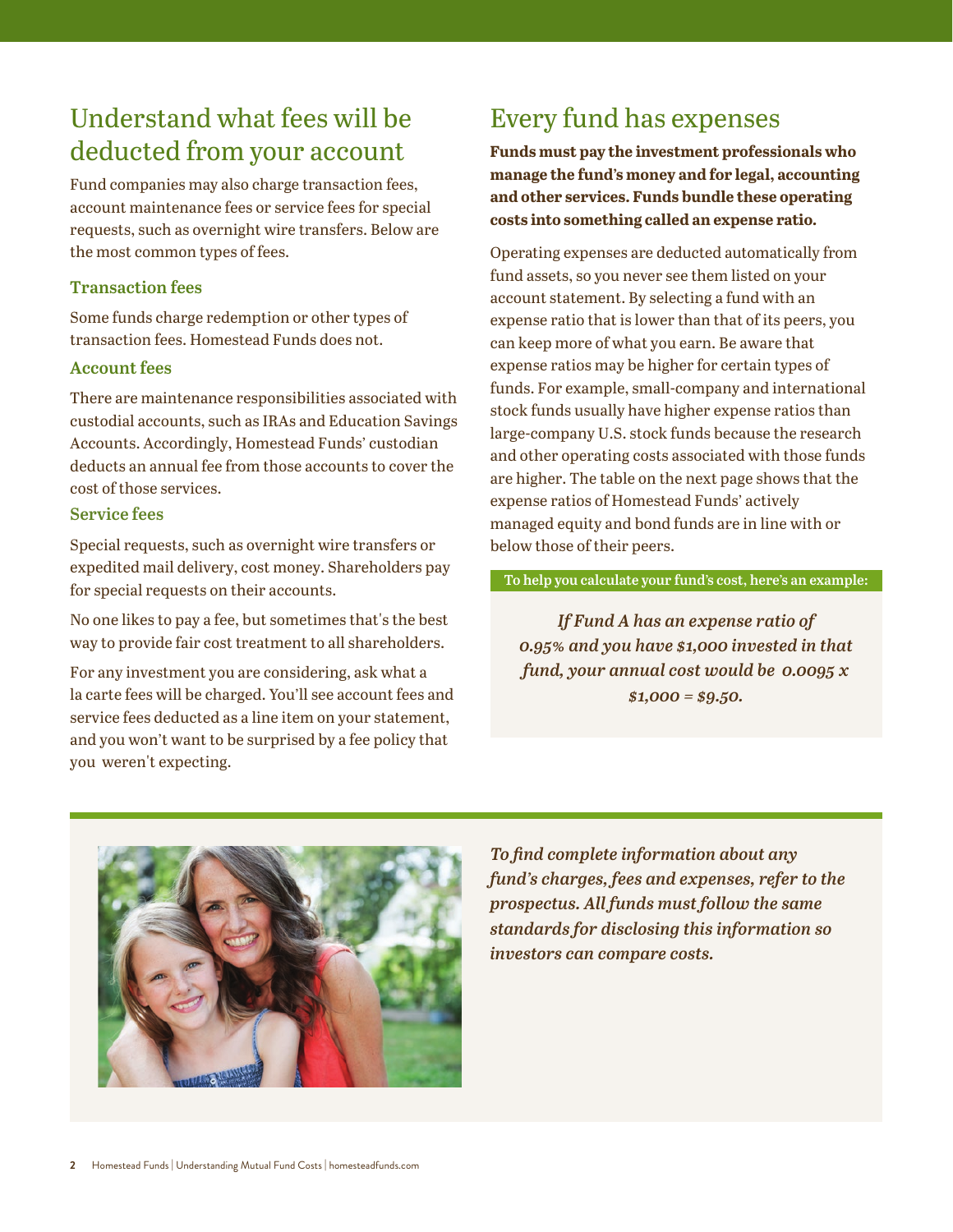### **Homestead Funds annual operating expenses as of 12/31/20**

|                                                           | <b>Transaction Fees</b> | <b>Gross Expense Ratio</b> | <b>Net Expense Ratio</b> | <b>Median Expense Ratio</b><br>for Peer Group* |
|-----------------------------------------------------------|-------------------------|----------------------------|--------------------------|------------------------------------------------|
| <b>Daily Income Fund</b>                                  | None                    | 0.78%                      | 0.37%                    | 0.35%                                          |
| <b>Short-Term Gov. Securities Fund<sup>1</sup></b>        | None                    | 0.81%                      | 0.75%                    | 0.89%                                          |
| <b>Short-Term Bond Fund</b>                               | None                    | 0.78%                      | 0.78%                    | 0.76%                                          |
| Intermediate Bond Fund <sup>2</sup>                       | None                    | 1.13%                      | 0.80%                    | 0.73%                                          |
| <b>Rural America Growth &amp; Income Fund<sup>3</sup></b> | None                    | 2.26%                      | 1.00%                    | 0.75%                                          |
| <b>Stock Index Fund</b>                                   | None                    | 0.53%                      | 0.53%                    | 0.49%                                          |
| <b>Value Fund</b>                                         | None                    | 0.65%                      | 0.65%                    | 1.07%                                          |
| <b>Growth Fund</b>                                        | None                    | 0.89%                      | 0.89%                    | 1.10%                                          |
| <b>International Equity Fund<sup>4</sup></b>              | None                    | 1.24%                      | 0.99%                    | 1.26%                                          |
| <b>Small-Company Stock Fund</b>                           | None                    | 1.12%                      | 1.12%                    | 1.25%                                          |

\*The expense ratio shows the percentage of fund assets deducted annually to cover operating costs. Fund expense ratios shown here do not include acquired fund fees and expenses. If applicable, these additional costs are disclosed in the prospectus. For some funds, the investment advisor has agreed voluntarily or contractually (for at least the current fiscal year) to waive or reimburse a portion of expenses. The net expense ratio is the expense ratio minus the portion of expenses waived or reimbursed. Please see the current prospectus for additional details. The peer ratio is according to Morningstar Direct, based on each fund's Morningstar classification. Please see the current prospectus for additional details.

<sup>1</sup>RE Advisers has contractually agreed, through at least May 1, 2022, to limit the fund's operating expenses to an amount not to exceed 0.75%. This waiver agreement will terminate immediately upon termination of the fund's Management Agreement and may be terminated by the fund or RE Advisers with one year's notice.

<sup>2</sup>The inception date of this fund is May 1, 2019. RE Advisers Corporation has contractually agreed, through May 1, 2022, to limit the fund's operating expenses to an amount not to exceed 0.80%. This waiver agreement will terminate immediately upon termination of the fund's Management Agreement and may be terminated by the fund or RE Advisers with one year's notice.

<sup>3</sup>The inception date of this fund is May 1, 2021. RE Advisers Corporation has contractually agreed, through May 1, 2022, to limit the fund's operating expenses to an amount not to exceed 1.00%. This waiver agreement will terminate immediately upon termination of the fund's Management Agreement and may be terminated by the fund or RE Advisers with one year's notice.

<sup>4</sup>RE Advisers has contractually agreed, through at least May 1, 2022, to limit the fund's operating expenses to an amount not to exceed 1.00%. This waiver agreement will terminate immediately upon termination of the fund's Management Agreement and may be terminated by the fund or RE Advisers with one year's notice.

### Check the account minimums

In your parents' or grandparents' generation, investing was an activity only the wealthy could afford. Today nearly half of American households invest through mutual funds, but not all mutual fund companies welcome investors on a budget. With some fund companies, you can't even open an account unless you have a tidy sum to start with. Homestead Funds welcomes all investors — big and small. Our low account minimums and reasonable service charges (shown in the table below) make it possible for just about anyone to open a Homestead Funds account.

| Homestead Funds welcomes investors on a budget |                                                                                                                                                                                                                                            |  |
|------------------------------------------------|--------------------------------------------------------------------------------------------------------------------------------------------------------------------------------------------------------------------------------------------|--|
| Initial investment minimum                     | • \$500 for a regular account<br>• \$200 for an IRA or ESA<br>• \$0 if you establish the account with an automatic investment program                                                                                                      |  |
| Subsequent investment minimum                  | None - add to your account with any amount                                                                                                                                                                                                 |  |
| <b>Account and service fees</b>                | • \$15 annual custodial fee for IRA and Education Savings Accounts<br>• \$13 to send distributions by expedited mail<br>• \$10 fee per fund distribution to send a federal funds wire<br>• No fee to send money by ACH or first-class mail |  |